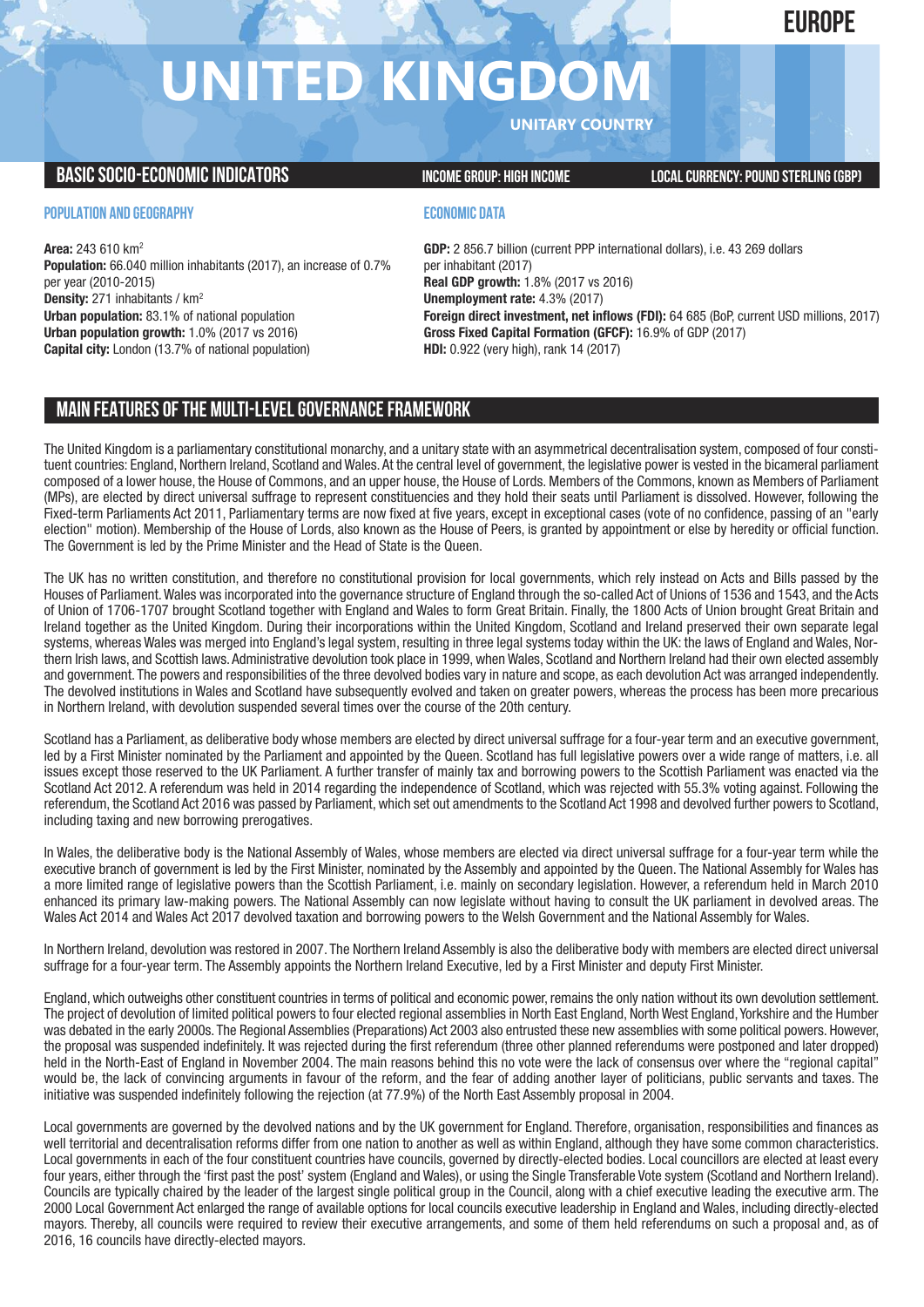As a result of the EU referendum in June 2016, the United Kingdom voted to leave the European Union. The UK is currently scheduled to leave the EU on the 31 October 2019 unless a deal is agreed before this date.

## **TERRITORIALORGANISATION**

| 2019 | <b>MUNICIPAL LEVEL</b>                                      | <b>INTERMEDIATE LEVEL</b>                                                            | <b>REGIONAL OR STATE LEVEL</b>                             | <b>TOTAL NUMBER OF SNGS</b> |
|------|-------------------------------------------------------------|--------------------------------------------------------------------------------------|------------------------------------------------------------|-----------------------------|
|      | Local authorities - single tier and<br>district authorities | County councils (26)<br>Greater London<br>Authority (1),<br>combined authorities (8) | Devolved nations<br>(Wales, Scotland,<br>Northern Ireland) |                             |
|      | Average municipal size: 175 500 inhabitants                 |                                                                                      |                                                            |                             |
|      | 382                                                         | 35                                                                                   |                                                            | 420                         |

**OVERALL DESCRIPTION.** The UK territorial organisation is highly complex and differs greatly in each of the four constituent countries. England has, in places, a two-tier subnational government system whereas in Scotland, Wales and Northern Ireland there is only one tier of local authorities. England has 35 local governments at the intermediary level (upper tier), comprising 26 county councils, the Greater London Authority (GLA) and eight combined authorities. At the local level, England has 317 lower tier or 1st level authorities responsible for local services. In Wales, there are 22 local authorities, 32 in Scotland, and 11 in Northern Ireland (formerly 26). In addition, there is a structured sub-municipal level of approximately 9 500 parish councils in England, 735 community councils in Wales, and 1 200 in Scotland. These entities have elected councillors, deliver some services at community level and are consulted by local authorities on issues regarding their community.

**REGIONAL LEVEL.** The three devolved nations represent 46% of the UK area but 16% of its population. They have very different characteristics in terms of area, demographics and socio-economic development. Scotland is the largest region both in terms of area and population (5.4 million inhabitants in 2017). It is followed byWales (3.1 million inhabitants) and Northern Ireland (1.8 million). Regional disparities in terms of GDP per capita (measured by TL2) are high and have increased in the United Kingdom over the last 16 years. In 2016, the GDP per capita in Wales was equivalent to 41% of the GDP per capita in Greater London. The United Kingdom has the 6th highest regional economic disparities among 30 OECD countries with comparable data and recorded the 4th largest increase in disparities between 2000 and 2016.

**LOCAL AUTHORITIES.** The system of local government is asymmetric, depending on the UK regulation for England and on regulation of each devolved nation.

InWales, there are 22 "principal" local government areas at municipal level, each of which has a locally-elected council.Municipalities are further divided into 735 community areas for which there may be a community council. The framework for local government in Wales is the Local Government Act 1972 (LGA 1972), which has been substantially amended since its enactment including, significantly, by the Local Government (Wales) Act 1994 which established the current system of principal local authorities. In Scotland, the current structure of local government, establishing the 32 council areas, is based on the Local Government (Scotland) Act 1994, which has been amended several times since. There are around 1 200 community councils in Scotland, which are voluntary organisations set up by statute by the Local Authority and run by local residents to act on behalf of their area. In Northern Ireland, the district councils are ruled by the Local Government Act (Northern Ireland) 1972, modified in 2005 and 2014. In fact, Northern Ireland carried out an important local government reform reducing the number of local councils from 26 to 11, effective as of April 2015.

In England, the current structure results from continuous territorial reform.The two-level system still in place in some rural areas is disappearing and counties are gradually being replaced by "unitary authorities". The structure remains, however, complex, including county councils, the Greater London Authority, and eight combined authorities at the upper-level and over 300 unitary and district councils at the lower-tier. In addition, the local government system in London comprises 32 London Boroughs, and 1 Sui Generis authority, the City of London Corporation. In England, decentralisation in the form of "localism" has gradually emerged since the 2000s. A process based on several white papers and reviews on local government led to the adoption of the Localism Act 2011. This act aimed at pushing decentralisation forward by giving local authorities general competences, transferring new responsibilities to local authorities and pushing for fiscal decentralisation. In parallel, the government has negotiated "City Deals" with large cities. The first deal led to the creation of the Greater Manchester Combined Authority in 2014. The "Cities and Local Government Devolution Act 2016" was passed in 2016. It is considered an important step towards decentralisation. It makes various amendments to the 2009 Act to allow greater devolution of powers to combined authorities. It also includes provisions for mayors to be elected directly and have various degrees of power as part of "Devolution Deals". There are currently eight combined authorities in England, six with directly-elected mayors. Devolution deals are also found in Scotland and Wales.

Overall, the United Kingdom has large municipalities on average, around 168 000 inhabitants (with a median size of 132 200 inhabitants), which is the OECD's highest (with Ireland and Korea). All municipal level authorities have more than 20 000 inhabitants, compared to 30% in the OECD on average.

Inter-municipal cooperation is developing. In England, in addition to the creation of combined authorities at metropolitan area level,more and more local authorities are involved in "Shared Service Agreements"which allows collaboration between two or more local authorities on a range of services, one major motivation being costs savings. In England, recent figures from the Local Government Association show that the current 416 shared service arrangements between councils resulted in GBP 462 million in cost savings (as of September 2015). In Scotland, councils are able to set up joint board or joint committee organisations with other councils to provide a service across a combined area of the participating local authorities.

### **SUBNATIONALGOVERNMENT RESPONSIBILITIES**

At regional level, the system of devolution is sound but asymmetric. The three devolved nations have different levels of legislative, administrative and budgetary autonomy.

At local level, responsibilities vary from one constituent country to another but they typically include education, local economic development, housing, social services, local roads and public transport, culture and recreation, waste management, environmental protection and parks, health and public safety, etc. A recent trend is the merger of health (a national power) with social care (a local one).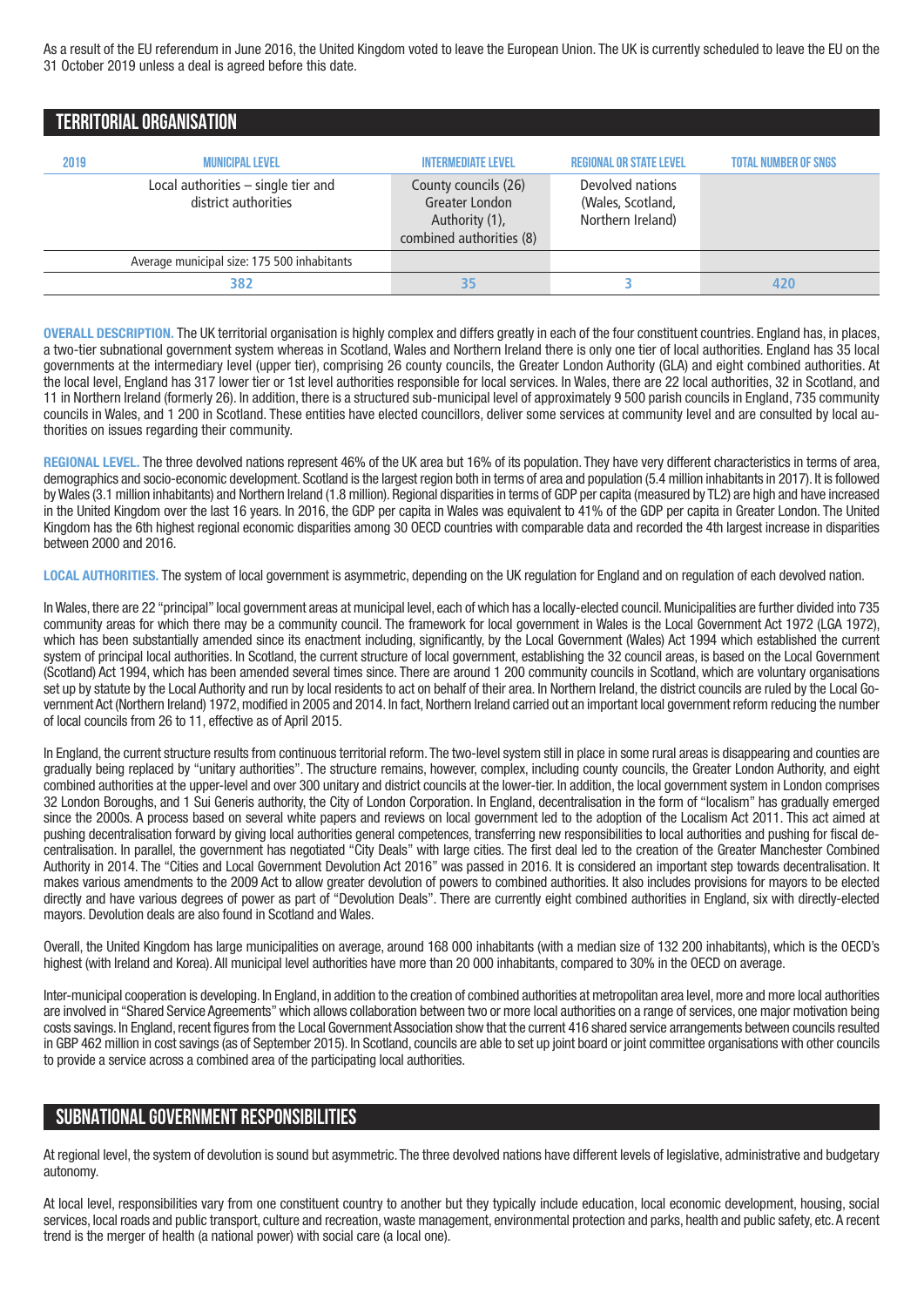# **EUROPE**

# **UNITED KINGD**

**UNITARY COUNTRY**

Several decentralisation processes are underway. In Northern Ireland (Local Government Reform), local government has undergone a significant reform process in terms of both the number of councils (see above) and their functional responsibilities. The latter have increased, particularly in the area of community planning, in addition to being granted a General Power of Competence. In England, the Localism Act 2011 provided local authorities and some parish councils with a General Power of Competence and transferred new responsibilities in several areas (housing, public health and social protection). In addition, the Cities and Local Government Devolution Act 2016 allowed greater devolution of powers (housing, transport, planning and policing powers) to combined authorities. The Greater London Authority has also more powers and responsibilities than other cities in England. Finally, parish and community councils are responsible for local services.

### **Main responsibilitysectors and sub-sectors**

|                                    | DEVOLVED ADMINISTRATIONS (WALES, SCOTLAND, NORTHERN IRELAND)                                                                                       | <b>LOCAL AUTHORITIES</b>                                                                                                  |  |
|------------------------------------|----------------------------------------------------------------------------------------------------------------------------------------------------|---------------------------------------------------------------------------------------------------------------------------|--|
| 1. General public services         | Internal administration; Local government; Statistical office                                                                                      | Internal administration; Electoral register                                                                               |  |
| 2. Public order and safety         | Criminal justice; Police; Fire protection                                                                                                          | Fire protection; Civil protection                                                                                         |  |
| 3. Economic affairs/transports     | Regional spatial planning; Economic development; Highways and roads;<br>Transport; Agriculture, forests and fisheries; Trade and industry, tourism | Urban roads; Cemeteries and crematoria; Electricity; Trade and<br>industry; Tourism; Local economic development/promotion |  |
| 4. Environmental protection        | Sanitation                                                                                                                                         | Waste collection and disposal; Sewerage;<br>Slaughterhouses Environmental protection                                      |  |
| 5. Housing and community amenities | Housing; Regional planning; Water                                                                                                                  | Housing; Water provision; District heating; Town planning                                                                 |  |
| 6. Health                          | Primary care; Hospitals; Health protection; Environmental health                                                                                   | <b>Health protection</b>                                                                                                  |  |
| 7. Recreation, culture & religion  | Culture and arts; Sports                                                                                                                           | Cultural facilities; Parks and open spaces                                                                                |  |
| 8. Education                       | Education; Higher and adult education; Training                                                                                                    | Pre-primary and primary education; Secondary education                                                                    |  |
| 9. Social protection               | Social services                                                                                                                                    | Family welfare services; Welfare homes                                                                                    |  |

# **SUBNATIONAL GOVERNMENT FINANCE**

**Scope of fiscal data:** local and parish councils and local government units, grouping all local budgetary organisations, including their regional offices, town councils and regional councils, community schools (i.e. around 28 .000 organisations). Note: Data do not include the three devolved administrations of Scotland,Wales and Norther Ireland, which are included in the central government accounts. SNA 2008 Availability of fiscal data: **High**

Quality/reliability of fiscal data : **High**

**GENERAL INTRODUCTION.** Fiscal powers in the United Kingdom are quite centralised, and the country positions itself below the OECD average regarding the different dimensions of fiscal decentralisation. Wales, Scotland and Northern Ireland however have a relatively high degree of autonomy in several governmental areas including fiscal matters; whereas England has a more centralised structure of government, with local councils that preside over little fiscal power.

Greater devolution of taxing and borrowing power is taking place in the three devolved administrations. The two successive Scotland Acts passed in 2012 and 2016 devolved further fiscal powers to Scotland. A new fiscal framework for Wales was also agreed between the Welsh and UK governments as of 2016, following the recommendations of the Silk Commission, which devolved tax and borrowing powers to the National Assembly for Wales and the Welsh Government.

Fiscal decentralisation is asymmetric between regions but also within local authorities, depending on where they are located (three devolved nations and England). But there are also asymmetric fiscal arrangements across cities themselves, between those having signed a devolution deal and the others. The recent steps towards devolution deals with cities – London in particular – which give English cities more powers are also introducing a major change with a significant decrease in central government funding (Government has committed to reduce central grants for local government by 2020), part of broader reductions in public sector spending.

It is important to note that figures presented below are under-estimated as fiscal data regarding the devolved administrations in Scotland, Wales and Northern Ireland are not included in the subnational government sector but rather in the central government sector. Therefore, data presented in the tables relate to *local authorities and their related organisations only.*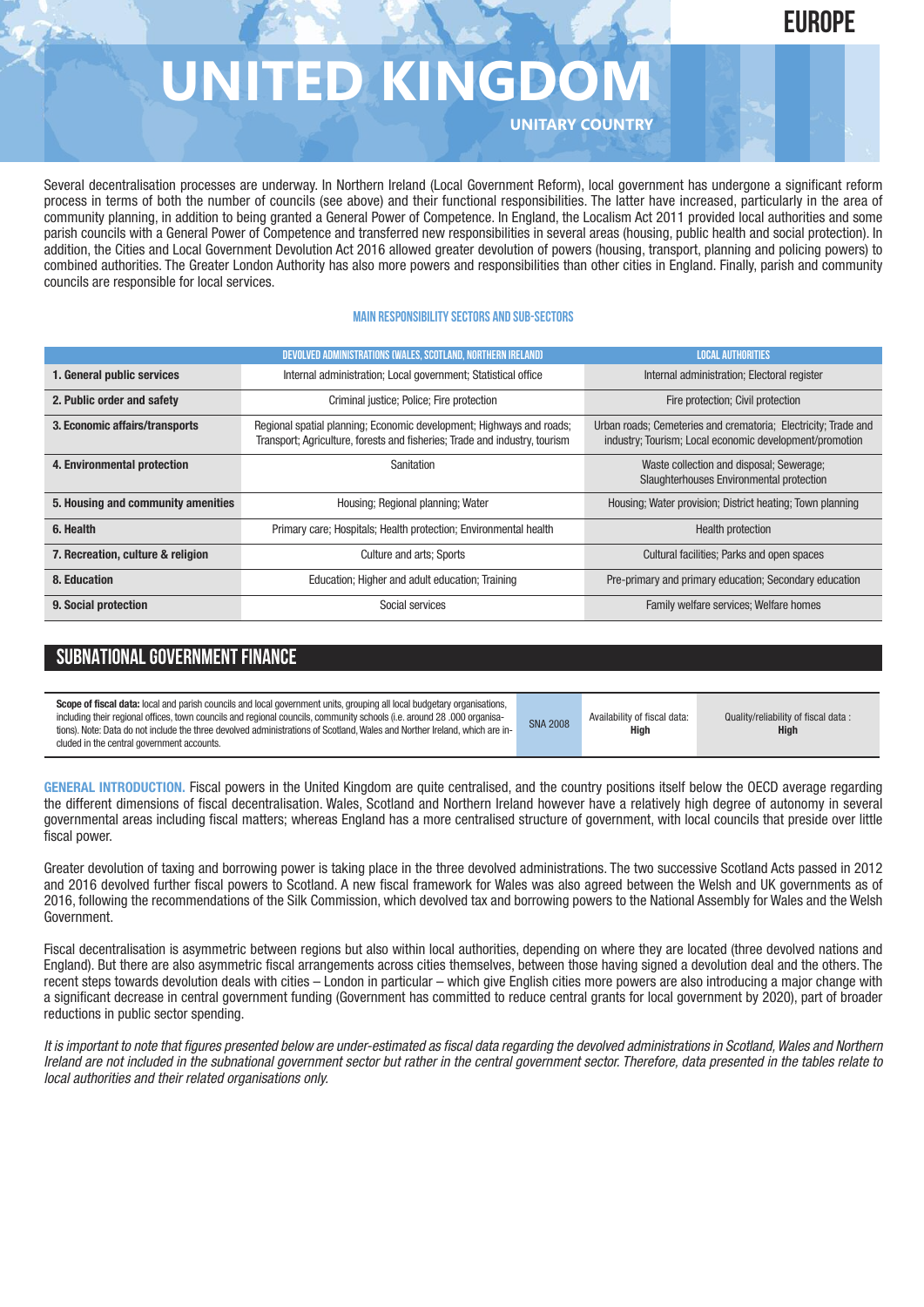#### **SUBNATIONAL GOVERNMENT EXPENDITURE BY ECONOMIC CLASSIFICATION**

| 2016                            | <b>DOLLARS PPP / INH.</b> | % GDP   | % SNG EXPENDITURE | % GENERAL GOVERNMENT EXPENDITURE   |  |
|---------------------------------|---------------------------|---------|-------------------|------------------------------------|--|
|                                 |                           |         |                   | <b>(SAME EXPENDITURE CATEGORY)</b> |  |
| <b>Total expenditure</b>        | 4 2 8 3                   | 10.0%   | 100%              |                                    |  |
| Inc. current expenditure        | 3855                      | $9.0\%$ | 90.0%             | Total expenditure<br>24.2%         |  |
| Staff expenditure               | 373                       | 3.2%    | 32.1%             |                                    |  |
| Intermediate consumption        | 1 2 6 7                   | 3.0%    | 29.6%             | 35.4%<br>Staff expenditure         |  |
| Social expenditure              | 1056                      | 2.5%    | 24.7%             |                                    |  |
| Subsidies and current transfers | 53                        | 0.1%    | $1.2\%$           |                                    |  |
| Financial charges               | 75                        | 0.2%    | $1.8\%$           | 15.6%<br>Social benefits           |  |
| Others                          | 30                        | 0.1%    | 0.7%              |                                    |  |
| Incl. capital expenditure       | 428                       | 1.0%    | 10.0%             | Direct investment                  |  |
| Capital transfers               | 61                        | 0.1%    | 1.4%              | 34.8%                              |  |
| Direct investment (or GFCF)     | 367                       | 0.9%    | 8.6%              | 50%<br>30%<br>40%<br>10%           |  |

**EXPENDITURE.** Spending decentralisation in the UK (without expenditure from the three devolved administrations) as a share of GDP and public expenditure is lower than the OECD on average where subnational government expenditure accounted for 16.2% of GDP and 40.4% of public expenditure. UK ratios are also well below the EU28 average (15.5% of GDP and 33.4% of public expenditure). They are, however, more in line with the average of OECD unitary countries (9.2% of GDP and 28.7% of public expenditure). Even though SNGs are key public employers in significant sectors (education, social care, police force), the share of local staff spending in total public staff spending is lower than other OECD and EU countries: 35.4% vs 62.9% in the OECD and 50.9% in the EU28.

**DIRECT INVESTMENT.** UK local governments play a much more limited role as public investors than the OECD average (56.9% of public investment and 1.7% of GDP in 2016), even when considering the average for unitary countries (50.7% and 1.7% of GDP) or the EU28 average (51.6% of public investment and 1.4% of GDP). Stable from 2014, local government investment has increased since 2011, despite the crisis and the cuts in grants. Between 2007 and 2017, investment increased by 1.4% per year on average in real terms. Most subnational investments are dedicated to economic affairs and transport (37.4% of SNG investment in 2016) and to housing and community amenities 35.7%). Education accounted for 11%, and general public services 9.4%. Transportation infrastructure investment has become a bottleneck for the development of the UK territories, and nearly 30% of transport infrastructure spending takes place in London, from the local government body, called "Transport for London". The UK government recently set up a National Productivity Investment Fund (budget of 1.2% of GDP by 2021-22) with the specific aim to increase public infrastructure spending. Since 2012, City Deals or City Regional deals first in England and then across the UK have developed long-term investment plans where the UK and Devolved Governments give back locally-raised tax receipts to promote medium-term investment. In England, local enterprise partnerships (LEPs) are voluntary non statutory partnerships between local authorities and businesses set up in 2011 to help determine local economic priorities and lead economic growth and job creation within the local area. There are currently 38 LEPs covering the whole of the country. Over GBP 9 billion of the Government's Local Growth Fund has been committed to LEPs since 2015-16 to help them deliver on their investment priorities and create new economic opportunities for local businesses and communities.

### **SUBNATIONALGOVERNMENTEXPENDITURE BYFUNCTIONALCLASSIFICATION – COFOG**

The two main local government categories of spending in 2016 are social protection and education, even though dedicated amounts have been decreasing (totalling for more than 60% of total SNG expenditure). In particular, the share of social protection expenditure in local expenditure is particularly high, compared to OECD average (14.0%). Adult Social Care represented the highest increase for SNG spending from 2015, together with Children Social Care and public health in general. The share of education expenditure is on par with OECD levels (24.8%) but it has decreased substantially in recent years (it amounted to 33% of local expenditure in 2010). Lower education spending is a consequence of the ongoing change in status of local authority schools to centrally-funded academies. They are followed by three areas that have similar weights: security and public order (police and fire services), general public services and economic affairs/transport.



#### **2016 dollars %GDP %generalgoverment revenue %sng revenue ppp/inh. (same revenuecategory) Total revenue 4 134 9.7% 25.2%** Tax revenue 676 1.6% 5.8% Grants and subsidies 2 770 6.5% Tariffs and fees 587 1.4% Property income 40 0.1% Other revenues 61 0.1% 0% 20% 40% 60% 80% Tax revenue Grants and subsidies Tariffs and fees Property incom **Other** Revenues 16.3% 67.0% 14.2% 1.0% 1.5%

### **SUBNATIONALGOVERNMENT REVENUE BYCATEGORY**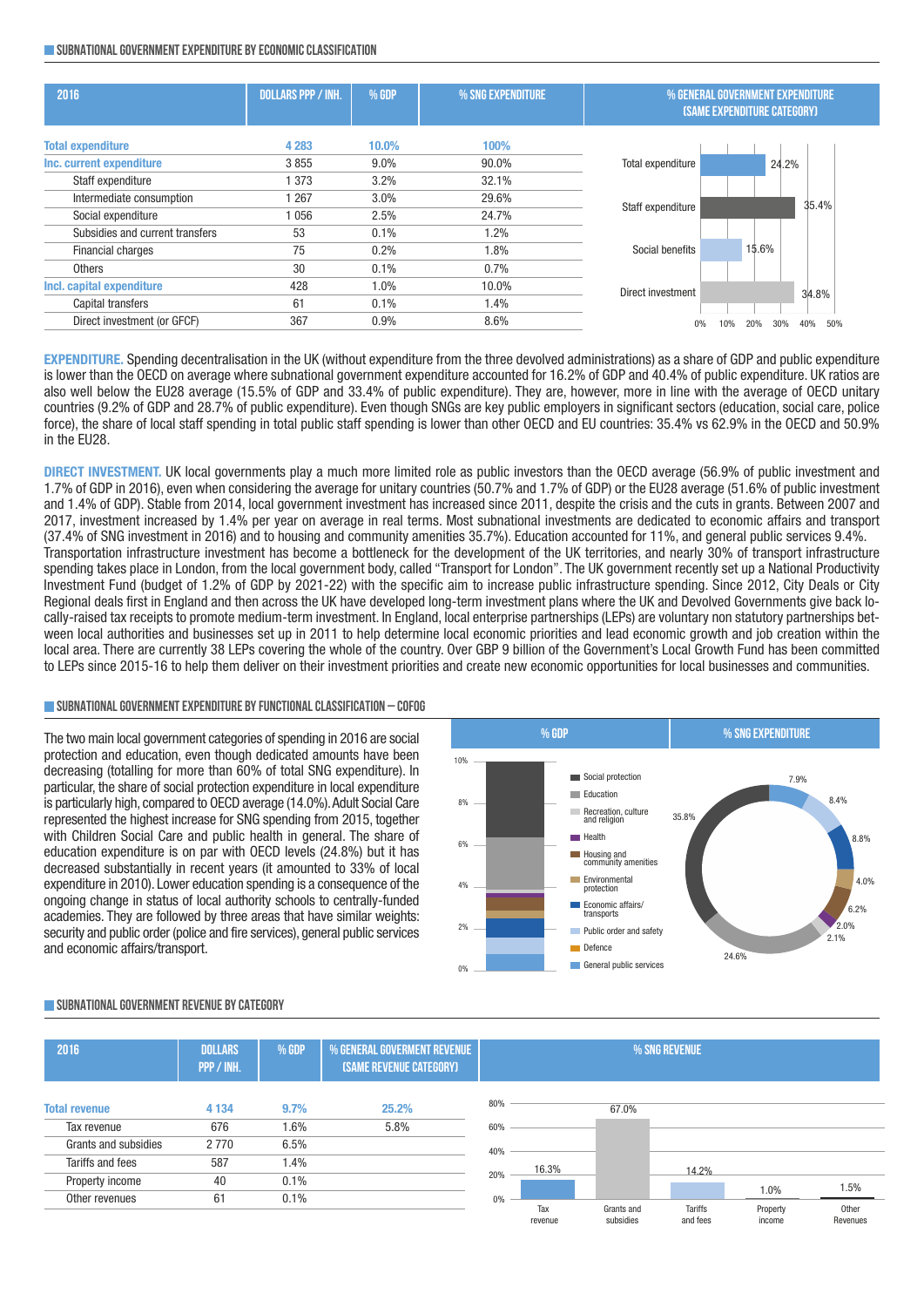# **UNITED KINGDO**

**UNITARY COUNTRY**

**GENERAL DESCRIPTION.** As for expenditure, revenue data do not include the devolved administrations of Scotland, Northern Ireland and Wales. Local governments in the UK depend largely on grants and subsidies from the UK government and devolved administrations (67.0% vs 37.2% in the OECD and 48.8% in OECD unitary countries). Consequently, the share of taxes in local revenues is small in the UK (16.3% vs 44.6% in the OECD and 38.7% in OECD unitary countries) while the share of tariffs and fees is in line with the OECD average. Local councils' fiscal framework varies from one country to another but, in general, local governments are highly dependent on central/devolved government transfers. However, recent reforms in England have reinforced local taxation autonomy through the localisation of local council tax support and business rates retention schemes (BRRS). Despite new measures designed to strengthen their fiscal powers, most face funding gaps for the financing of local services. The situation has been exacerbated by major cuts in grants.

**TAX REVENUE.** The vast majority of taxes in the UK are set by the central government. Over past years, increasing tax powers were devolved to the three devolved assemblies, in particular in Scotland and Wales to improve the financial accountability of devolved administrations.

In Scotland, the two successive Scotland Acts passed in 2012 and 2016 devolved further fiscal powers to Scotland, including the ability: to set a Scottish Rate of Income Tax (10% of income tax from April 2016 onwards); to set rates and thresholds for income tax for non-savings and non-dividend income (from 2018); to vote on and administer new taxes to replace the UK Stamp Duty Land Tax (SDLT), the UK Landfill Tax and the Air Passenger Duty. The Scottish parliament will also be devolved half of VAT receipts collected in Scotland by 2019 (with homogenous rates within the UK), and the air passenger duty (still on hold).

Following the Wales Act 2014 and Wales Act 2017, Wales has also been devolved stamp duty land tax (SDLT) and landfill tax as of April 2018, and partial income tax powers will be further devolved in 2019 (PIT surtax). Regarding Northern Ireland, the country was devolved air passenger duty which was abolished in 2012, and plans for the devolution of CIT were postponed. Once these changes will be implemented, the UK Institute for Government estimates that Scotland will administer approximately 43% of tax revenues collected within its territory, Wales 21%, and Northern Ireland 14%.

Taxing powers of local authorities have also been increased. Overall, local tax revenues amounted to 1.6% of GDP and 5.8% of public tax revenues, well below the OECD average (7.1% of GDP and 31.9% of public tax revenues) and the OECD average for unitary countries (respectively 4.7% and 19.8%).

In England, Scotland and Wales, local councils are funded essentially by the council tax and a share of the business rates. The council tax is a property tax paid by the resident, based on his or her situation, income level and the property market value. Every property is put into a council tax band between A and H, based on its size, location and a few other factors. The business rates are levied on non-residential properties. The receipts of business rates are pooled and then redistributed by the UK government in England or the de-volved nations on a per capita basis. Taken together, recurrent property taxes represented 1.6% of GDP and 16.2% of total subnational revenue (compared to 1.1% of GDP for the recurrent property tax on average in OECD countries in 2016).

Until 2013, the structure of local funding in England, Scotland, Wales and Northern Ireland was relatively similar but has become more divergent ever since then. In England, the Local Government Finance Act 2012 introduced major changes in the English system. Local government taxing power increased in 2013 through the localisation of the council tax support scheme and of the business rates retention scheme (BRRS). The 2012 financial reform abolished the national council tax benefit scheme, and introduced a local council tax support scheme (LCTS). Local councils in England were then responsible for des-igning their own tax support schemes for the active population - though they are obliged to provide a centrally determined (and largely protected) level of support for pensioners. Thereby, in 2016, 152 local authorities with responsibilities for providing social care services could, for the first time, raise additional funding through the council tax precept. When the BRRS was introduced in 2013–14, the proportion of the real-terms change in business rates revenues kept by the councils was up to 50%. However, since April 2017, the government has been piloting 100% retention of real-terms changes in business rates revenues in a number of areas of England.

In Scotland, Council tax support was localised to Scotland. The Scottish Government has made changes to the Council Tax multiplier. The Scottish Government also proposed to consult on exchanging a fixed proportion of income tax receipts, distributed to individual councils through the local government settlement. In Northern Ireland, councils are legally required to set domestic and non-domestic district rates. Due to the creation of the new councils in 2015, a District Rate Subsidy has been introduced for a four-year period for those ratepayers most affected by significant rises in their rates bill.

**GRANTS AND SUBSIDIES.** The devolved administration of Scotland, Wales and Northern Ireland are all mainly funded by block grants from the UK government, based on the Barnett formula, established in 1978. Under this formula, the block grant in any given financial year is equal to the block grant in the previous year plus a population share of changes in UK government spending on areas devolved to each country. It may also vary based on changes in the UK department expenditure limit, and takes into account a comparability factor. Changes in spending devolution and taxing power may lead to amendments to the Barnett formula. For instance, the formula for Wales has been amended in recent years to respond to the new fiscal framework, in order to temporarily include a funding floor (115% of equivalent funding per head in England) as well as to add a new needs-based factor to the formula.

At local level, grants and subsidies are the main source of revenues and they differ from one region to the next. In England, the main grants (excluding the housing grant) are referred to collectively as Aggregate External Finance (AEF). AEF includes the Revenue Support Grant (distribution of RSG recently changed; now it is based on the main resources available to councils) and certain specific grants (distributed by individual government departments, such as Dedicated Schools Grant, Pupil Premium Grant, Local council tax support Grant and Public Health Grant). From 2011-12, a new 'un-ringfenced' general grant called Local Services Support Grant was set up to group previous earmarked grants. From 2013-14 the Business Rates Retention Scheme replaced the Formula Grant, which was used to redistribute business rates. In 2016, to compensate for the change of the calculation method of the RSG, local governments also received a transitional grant dedicated to ease the pace of lower central government funding, aimed to last until 2018.

In Wales, the Revenue Support Grant – non-earmarked – is allocated to councils by the Welsh Government according to a population-based formula. The Scottish Government provides a block grant to councils that makes up approximately 86% of their revenue. The grant is broken down into three constituent parts: General Revenue Grant (previously known as Revenue Support Grant), Non-Domestic Rates Income and Specific Grants to be used for specific services such as Pupil Equity Fund, early learning and childcare, and criminal justice support. This arrangement was updated in 2011 and gave councils greater control over their budgets. However, while in Scotland the Devolved Government ended ringfencing of local budgets (agreed with Local Authorities in 2007), the Scottish Government subsequently provided additional grants that were conditional on certain indicators (e.g. class sizes). Ringfencing is therefore gradually creeping back as national policy priorities are introduced to local government.